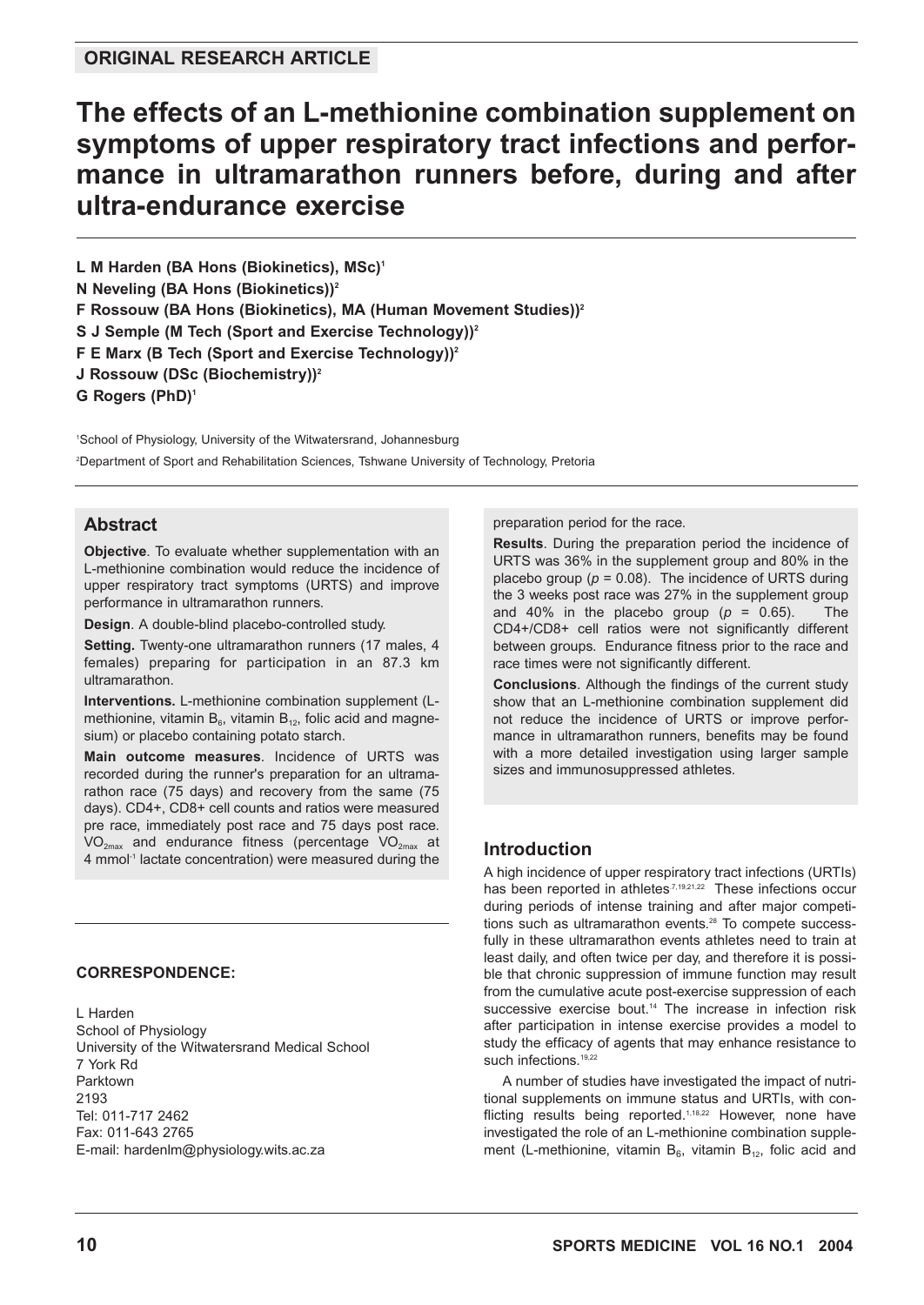magnesium) on symptoms of URTIs in athletes. Results from a study investigating the effects of an L-methionine combination supplement in HIV+ patients propose that it slows the rate of decline in CD4+ cell counts and improves the viral load levels after 3 months.<sup>32</sup> The 5 active substances (L-methionine, vitamin  $B_6$ , vitamin  $B_{12}$ , folic acid and magnesium) in the supplement participate in the maintenance of glutathione status and have been shown to elevate intracellular glutathione.<sup>16,31,33</sup>

Magnesium is an essential co-factor for the enzyme methionine adenosyl transferase, which forms S-adenosylmethionine (SAM) from L-methionine.<sup>16</sup> SAM can provide a methyl group to a variety of substances and S-adenosylhomocysteine (SAH) is formed as a product.<sup>16</sup> SAH can then form L-homocysteine and adenosine.16 Folate and vitamin  $B_{12}$  are essential co-factors for the remethylation of L-homocysteine to L-methionine. SAH can be converted by 3 enzymatic steps (which involve vitamin  $B_6$ ) to L-cysteine and subsequently to glutathione.<sup>16</sup> It is glutathione (a major endogenous antioxidant) that has been found to have antiviral activity and to be important as a mediator of normal immune responsiveness.<sup>9,11</sup> Strenuous exercise has been shown to deplete tissue glutathione content<sup>12,13</sup> and increase the risk of URTIs.<sup>19</sup>

In addition to studying the effects of antioxidant supplements on immune status and URTIs, a number of studies have also investigated their role in performance.<sup>23,25,30,34</sup> Although several studies have indicated that supplementation with vitamins E and C decreases exercise-induced oxidative stress, there is little evidence that antioxidant supplementation can improve human performance.<sup>24</sup> However, one well-designed study has reported an improvement in muscular endurance following supplementation with Nacetylcysteine (a glutathione precursor).<sup>25</sup>

Therefore, the purpose of this study was to use a doubleblinded, placebo-controlled design to determine firstly whether supplementation with an L-methionine combination supplement would decrease the incidence of symptoms of URTIs in runners during their preparation and recovery from an ultramarathon race, and secondly whether this supplement would impact on their endurance fitness prior to the ultramarathon and ultimately how it would influence their performance in the ultramarathon.

### **Methods**

### **Subjects**

Prior to commencement of this study, ethics approval was obtained from the Committee for Research on Human Subjects of the University of the Witwatersrand.

Thirty healthy well-trained, ultramarathon runners (20 males and 10 females) preparing for participation in an 87.3 km ultramarathon race volunteered to participate in this study after providing informed consent. Runners reported having run on average  $5 \pm 3$  (mean  $\pm$  SD) ultramarathons, with the best marathon performances averaging  $3.17 \pm 0.22$ (mean ± SD) hours.

Subjects were paired according to  $VO_{2\text{max}}$  levels, proposed training programmes and gender. Each member of a pair was randomly assigned to either the supplementation

(experimental) or placebo group.

During the training period prior to the race 5 subjects withdrew from the study due to orthopaedic injuries while 4 subjects failed to comply with testing procedures and were asked to discontinue with the study. The dropout rate in the current study  $(N = 9)$  was high but comparable with that reported in other studies  $(N = 8)$ .<sup>22,23</sup> The sample was finally fixed at 21 subjects, which included 4 females and 17 males  $(N = 11$  supplement and  $N = 10$  placebo). Of the final 21 subjects, 6 subjects in each group remained paired according to the criteria stated above.

### **Performance measurements**

The subjects were required to report to the testing laboratory situated at an altitude of 1 330 m with an average barometric pressure of 656 mmHg and a room temperature regulated at 20 - 22ºC on day 1 (75 days before the race). All subjects were tested within the same week. The subjects were familiarised with the testing equipment and procedures prior to the commencement of testing. Subjects were asked not to train for 12 hours prior to all the testing, not to train hard ( $\leq$  70% of maximal heart rate) on the day before testing and not to consume any food or caffeinated drinks 3 hours prior to testing.

Each subject was asked to run on a motorised treadmill (Quinton Q65 series 90, Quinton Instrument Co., Bothell, WA, USA). Maximal aerobic capacity  $(VO_{2max})$  was measured using a continuous model adapted from the Astrand protocol.<sup>15</sup> The criteria for  $VO_{2\text{max}}$  included subjects obtaining 2 of the following 3 criteria: a plateau in  $VO<sub>2</sub>$  despite an increase in workload, a respiratory exchange ratio in excess of 1.10, and blood lactic acid levels  $> 8$  mmol.<sup>-1.6</sup> Oxygen consumption and ventilation were determined using the MedGraphics CardiO<sub>2</sub> combined VO<sub>2</sub>/ECG exercise system (Medical Graphics Corporation, St. Paul, MN, USA).

The lactate concentration for capillary blood was measured using the Accusport Analyzer (Boehringer Mannheim, BmbH, Mannheim, Germany) and the BM-Lactate test strips. Blood samples were collected during the last 30 s of each workload during the  $VO_{2\text{max}}$  test. Capillary blood was obtained by pricking a fingertip with a lancet. On average 5 blood samples were obtained during each  $VO_{2\text{max}}$  test. Lactate concentrations at each workload were plotted and an exponential curve was fitted using Table Curve 2D (Jandel Scientific Software, San Rafael, CA, USA). The percentage  $VO<sub>2max</sub>$  at 4 mmol.<sup>-1</sup> lactate was calculated and used as a measure of endurance fitness.<sup>8,10</sup> The above tests were repeated again 14 days before the race. All tests were again performed within 1 week and at the same time of the day as the first testing session.

In addition to endurance fitness, race time (as obtained from official race records) was also used as a measure of performance.

### **Supplementation**

Supplementation started on day 2 and ended on day 150 of the study. The supplement (Bio Boost) and placebo were supplied by Biomox Pharmaceuticals in capsule form and administered orally. The active ingredients administered in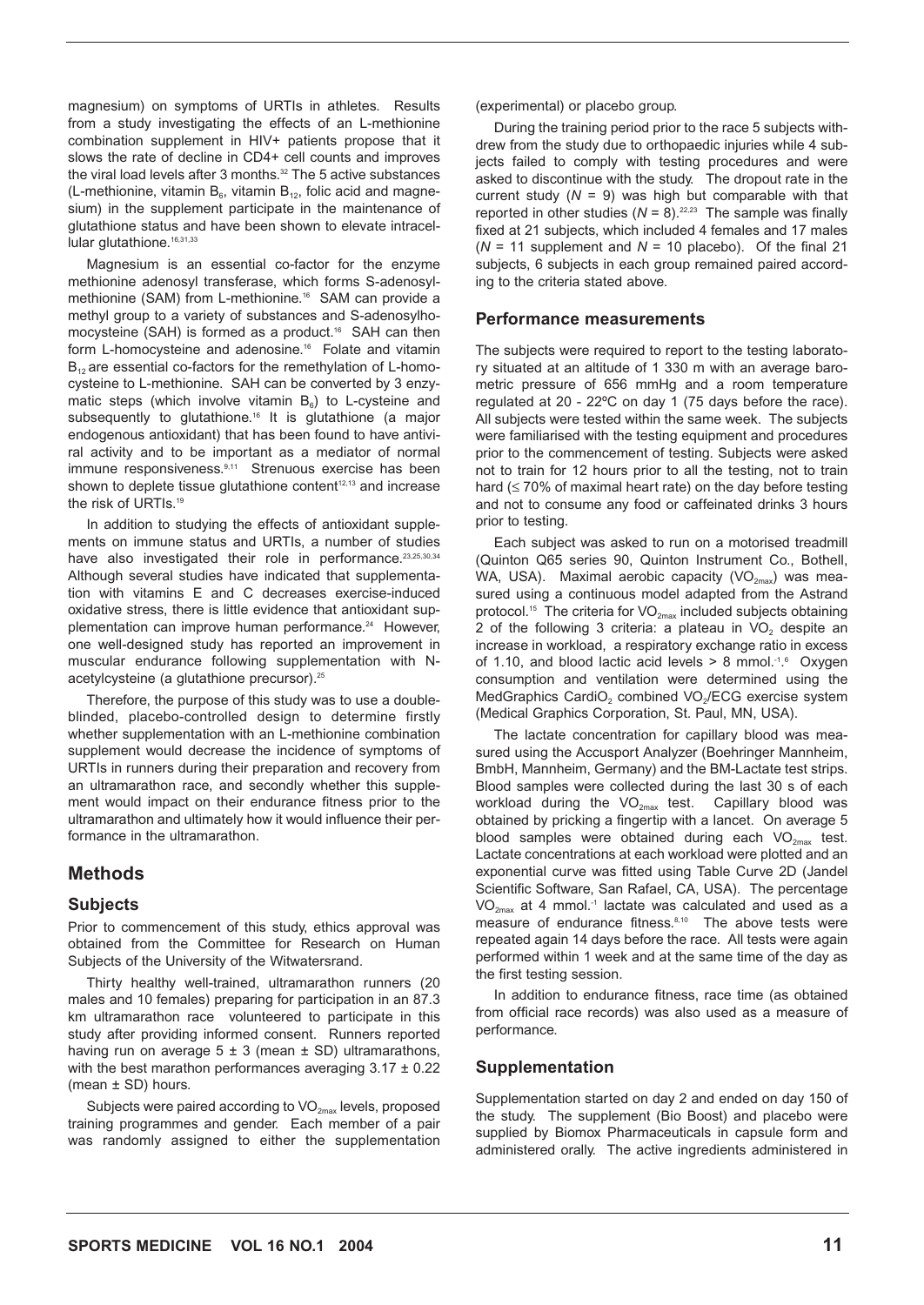the supplement were: L-methionine 405 mg, folic acid 0.36 mg, vitamin B<sub>6</sub> 1.575 mg, vitamin B<sub>12</sub> 0.01125 mg, magnesium 135 mg. The placebo contained potato starch (500 mg per day) and no active ingredients. From day 1 to day 7 (first week of the study) and day 76 to day 83 (first week after the race), subjects ingested 3 capsules twice a day (1 215 mg of L-methionine, 1.08 mg folic acid, 4.725 mg vitamin  $B_6$ , 0.03375 mg vitamin  $B_{12}$  and 405 mg magnesium) on an empty stomach. After these 2 periods (i.e. days 8 - 75 and days 84 - 151) subjects were instructed to ingest 2 capsules twice a day (810 mg L-methionine, 0.72 mg folic acid, 3.15 mg vitamin  $B_6$ , 0.0225 mg vitamin  $B_{12}$  and 270 mg magnesium) on an empty stomach. This schedule of ingestion was prescribed by the supplier and manufacturer of the product based on trials done on individual patients by the original formulators (unpublished data) and was the same for the 2 groups.

### **Incidence of upper respiratory tract symptoms (URTS)**

The incidence of symptoms of URTIs was recorded daily by the subjects in a logbook provided which was based on the questionnaire used in the studies investigating the effect of glutamine or placebo ingestion on the incidence of infections in runners.<sup>2</sup> The adapted questionnaire was not validated prior to use in this study. Subjects were asked to record all symptoms reported under the headings of cold, cough, sore throat, running nose, sneezing and influenza and for how long the symptoms were present.<sup>2</sup> A subject was considered to have an illness when he or she reported 3 symptoms for a cold (cough, sore throat, running nose, sneezing) or influenza (fever, aches and pains in joints or muscles, cough, sore throat) such that they did not train or such that they consulted a doctor for treatment. Other illnesses, e.g. diarrhoea and vomiting were not included. The incidence of the symptoms and the duration of the symptoms (number of days the symptoms were present) was calculated. Recordings were controlled monthly with each visit to the laboratory to collect more supplements and telephonically when booking each appointment. The diagnosis was not verified by clinical examination although patients did indicate if they had seen a medical doctor for treatment.

# **Blood sampling**

CD4+ and CD8+ measurements were taken on day 75 (18 hours pre-race), day 76 (10 min post race) and on day 150. With each sampling session blood was drawn from a forearm vein into evacuated collection tubes. The blood for the CD4+ and CD8+ measurements was collected in a 4.5 ml vacuette (K3E EDTA K3, Greiner Labortechnik). Following processing, specimens were packed in a refrigerated container and transported to a central laboratory where they were analysed within 18 hours of collection. The proportions of T-cells (CD4+ and CD8+) were measured using flow cytometry (FACSCount, Becton Dickinson, San Jose, USA) which includes the use of fluorescent labelled monoclonal antibodies to cell surface antigens as previously described.<sup>26</sup> All concentrations were corrected for changes in plasma volume post race.<sup>3</sup>

All training information (running distance, time and intensity) and injuries were recorded weekly in a standardised training logbook given to the subjects. The training logbooks were adapted from those used in a study investigating the effects of lactate-correlated training on running performance but were not validated prior to use in this study.<sup>27</sup>

# **Nutrition**

The subject's compliance with capsule use was recorded daily in a logbook given to the subjects. In addition, every 4 weeks subjects were asked to indicate how many capsules were left before they received a new bottle of capsules. Subjects were asked not to take any other vitamin and mineral supplements for the duration of the study. Dietary habits were evaluated from a 24-h dietary recall. As a method of reporting food intake the 24-h dietary recall questionnaire has been validated against weighted 7-day food records.<sup>4</sup> The dietary recall was completed daily by each subject to ensure that subjects did not change their diets over the duration of the study. Subjects were taught how to keep accurate food records prior to commencement of the study. Nutrient content of each athlete's reported daily dietary intake was assessed (macro and micro nutrients) using a computerised dietary analysis system (Food Fundi Analyzer 2, Professional Penta Medical Systems, Johannesburg, South Africa).

# **Statistical analysis**

Data are expressed as means ± standard deviation (SD). The analysis of changes in all blood measurements (CD4+, CD8+ cell counts and ratio) was done using an analysis of variance (ANOVA) procedure for repeated measures to estimate main effects (group or time) and an interaction effect (group x time) followed by a Tukey-Kramer multiple comparisons post-hoc test. For all other dependent variables the unpaired *t*-test was used to test for the significance of the differences between the groups. A Fisher's exact probability test was used to analyse a 2 x 2 contingency table for being sick and not being sick (incidence of illness). The level of significance used was  $p \le 0.05$ . A *post hoc* power analysis showed the power for the following statistical tests: repeated measures ANOVA (time effect power = 0.990, time x group effect power = 0.153); unpaired *t*-tests (%VO<sub>2max</sub> @ 4mmol.<sup>-1</sup> lactate power =  $0.7968$ , duration of symptoms power = 0.4264) and Fisher's exact test (incidence of illness power = 0.3196).

# **Results**

# **Physical characteristics**

The physical and performance characteristics of the subjects are given in Table I. There was no significant group differences on any of the parameters measured. It should be noted that based on the race finishing times and  $VO_{2\text{max}}$  values the runners would be classified as non-elite, experienced and well-trained runners.<sup>20</sup>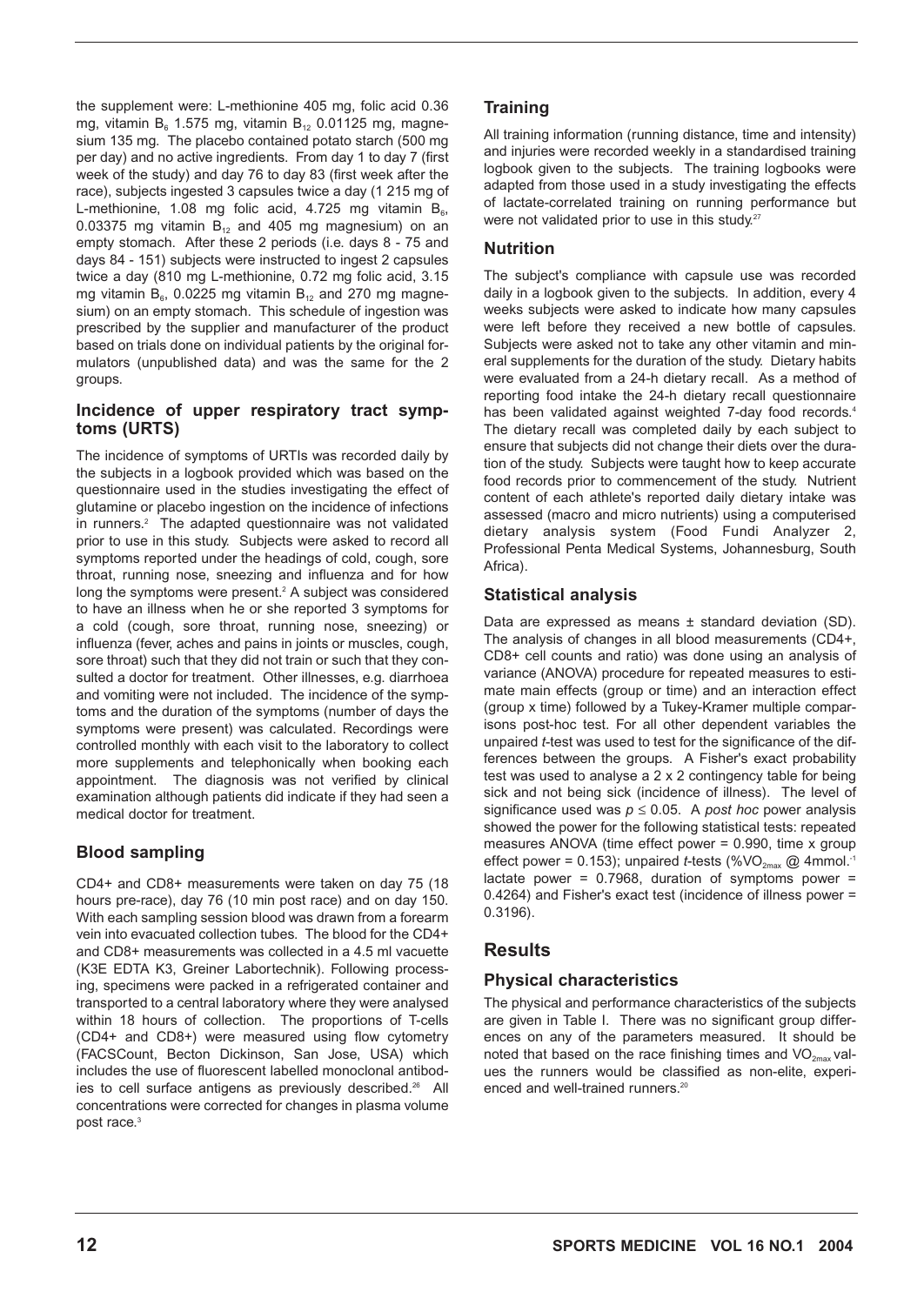|                                                          | <b>Supplement</b><br>group $(N = 11)$ | Placebo group<br>$(N = 10)$ | P-value |
|----------------------------------------------------------|---------------------------------------|-----------------------------|---------|
| Age (years)                                              | $36 \pm 3$                            | $35 \pm 8$                  | 0.74    |
| Height (m)                                               | $1.73 \pm 0.09$                       | $1.75 \pm 0.05$             | 0.67    |
| Mass (kg)                                                | $695 + 107$                           | $689 + 84$                  | 0.89    |
| VO <sub>2max</sub>                                       |                                       |                             |         |
| $(ml.kq-1.min-1)$                                        | $58 \pm 8$                            | $57 + 7$                    | 0.78    |
| <b>Best standard</b><br>marathon time<br>(hours)         | $3.18 \pm 0.25$                       | $3.16 \pm 0.20$             | 0.84    |
| <b>Best Comrades</b><br>marathon (90 km)<br>time (hours) | $8.37 \pm 1.09$                       | $8.27 \pm 1.07$             | 0 83    |
| *Values are means ± SD.                                  |                                       |                             |         |

#### **TABLE I. Physical and performance characteristics of the subjects\***

### **Incidence of upper respiratory tract symptoms (URTS)**

The incidence of symptoms of URTIs in both groups during the 75 days of preparation is shown in Table II. During the preparation period the percentage of symptoms of URTIs  $(p = 0.08)$  and the duration of symptoms per illness incident (*p* = 0.13) was not significantly different. The incidence of URTS ( $p = 0.65$ ) and duration of symptoms ( $p = 0.55$ ) during the 3 weeks following the race was not significantly different. During the entire 75 days of recovery from the race the incidence of URTS  $(p = 1.00)$  and duration of symptoms was also not significantly different ( $p = 0.66$ ).

### **Training programmes**

There was no significant difference in the total training distance completed in preparation for the race, with the supplement group completing 896 ± 235 km and the placebo group 892 ± 192 km.

### **Physiological responses**

Aerobic capacity variables monitored during preparation for the race are shown in Table III. The supplement group had a significantly greater percentage  $VO_{2\text{max}}$  at 4 mmol.<sup>-1</sup> lactate concentration (endurance fitness) than the placebo group 12 - 14 days prior to the start of the race. However the mean change in endurance fitness over the 75-day training period was not significantly different. No significant differences in

#### **Table III. Aerobic capacity variables monitored during preparation for the race**

| <b>Parameters</b>                                                                                                                                                                                                                                                                                                             | April      | June<br>(12-14 days prior to the race) |  |  |  |
|-------------------------------------------------------------------------------------------------------------------------------------------------------------------------------------------------------------------------------------------------------------------------------------------------------------------------------|------------|----------------------------------------|--|--|--|
|                                                                                                                                                                                                                                                                                                                               |            |                                        |  |  |  |
| $VO2max$ (ml.kg <sup>-1</sup> .min <sup>-1</sup> )                                                                                                                                                                                                                                                                            |            |                                        |  |  |  |
| Supplement                                                                                                                                                                                                                                                                                                                    | $58 \pm 8$ | $59 + 7$                               |  |  |  |
| Placebo                                                                                                                                                                                                                                                                                                                       | $57 \pm 7$ | $58 \pm 7$                             |  |  |  |
| Percentage $VO2max$<br>at 4 mmol <sup>-1</sup> lactate<br>concentration                                                                                                                                                                                                                                                       |            |                                        |  |  |  |
| Supplement                                                                                                                                                                                                                                                                                                                    | $86 + 4$   | $87 + 4*$                              |  |  |  |
| Placebo                                                                                                                                                                                                                                                                                                                       | $84 \pm 5$ | $83 \pm 5$                             |  |  |  |
| Values are means $\pm$ SD; N = 11 supplement and N = 10 placebo subjects.<br>Difference between absolute values: April $P > 0.05$ ;*June $P < 0.05$<br>Difference between delta values (June - April); $P = 0.08$ for percentage VO <sub>2mav</sub><br>at 4 mmol. <sup>-1</sup> lactate concentration; $VO_{2max} P = 0.84$ . |            |                                        |  |  |  |

race times were found, with the supplement group running  $8.45 \pm 1.54$  hours and the placebo group  $8.51 \pm 1.08$  hours.

Prior to the start of the race (18 hours) no significant differences were noted in the immune cell subsets (Figs 1 and 2).

CD4+ cells decreased significantly in both groups immediately post race (Fig. 1) while the CD8+ cells only decreased significantly in the supplement group immediately post race (Fig. 2). The CD4+/CD8+ ratio did not change significantly immediately post race in both groups or 75 days post race (Fig. 3). No significant differences were noted between the groups for the CD4+, CD8+ cell counts and ratios.

### **Nutrition**

The subjects were all Caucasian, from the same socio-economic background and no significant differences (*p* > 0.05) between groups were observed for nutrient analysis of food records across all time periods. The average daily energy intake for all was 13 600  $\pm$  4 009 kJ.day<sup>-1</sup>, with carbohydrate, fat and protein respectively comprising  $58 \pm 11.5$ %, 24.2  $\pm$ 6.3% and 15.4  $\pm$  3.5% of the daily caloric intake.

### **Discussion**

The essential finding of this study was that 150 days of supplementation with an L-methionine combination had no significant effect on the incidence of URTS and race

|                          | Subject/ group | Subjects with<br>symptoms/total group | $%$ symptoms<br>of URTIs | P-value<br>$%$ symptoms | <b>Mean duration of</b><br>symptoms (days) | P-value<br>mean duration of symptoms |
|--------------------------|----------------|---------------------------------------|--------------------------|-------------------------|--------------------------------------------|--------------------------------------|
|                          |                |                                       |                          |                         |                                            |                                      |
| Preparation              | Supplement     | 4/11                                  | 36                       |                         | 3±1                                        |                                      |
| $(0 - 75 \text{ day})$   | Placebo        | 8/10                                  | 80                       | 0.08                    | 5±3                                        | 0.13                                 |
| 3 weeks                  | Supplement     | 3/11                                  | 27                       |                         | $4 \pm 2$                                  |                                      |
| post-race                |                |                                       |                          | 0.65                    |                                            | 0.55                                 |
| $(76 - 97 \text{ day})$  | Placebo        | 4/10                                  | 40                       |                         | 6±4                                        |                                      |
| During                   | Supplement     | 6/11                                  | 55                       |                         | 6±4                                        |                                      |
| recovery                 |                |                                       |                          | 1.00                    |                                            | 0.66                                 |
| $(76 - 150 \text{ day})$ | Placebo        | 6/10                                  | 60                       |                         | 5±3                                        |                                      |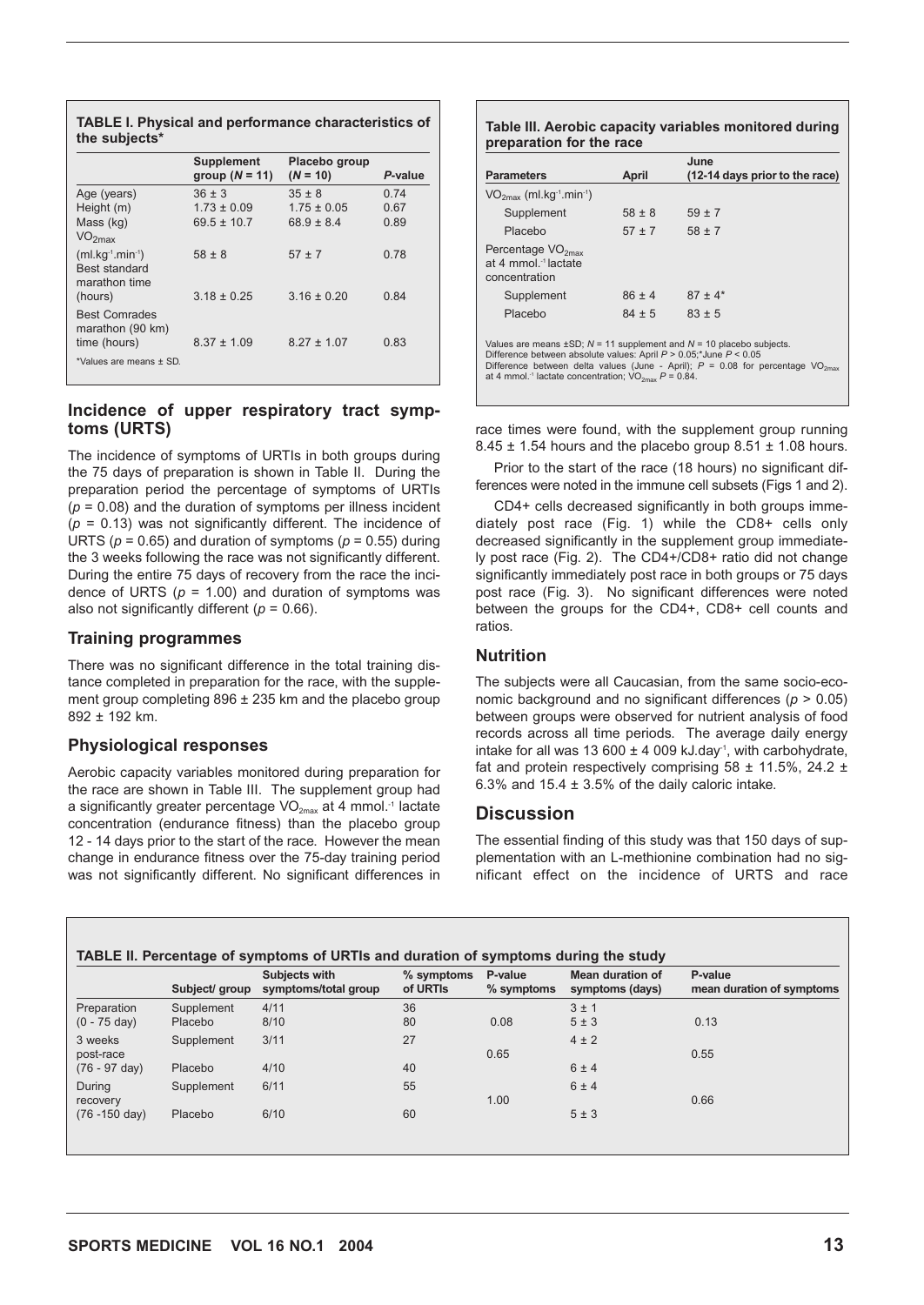

*Fig. 1. CD4+ cell measurements in both groups pre-race, immediately post-race and 12.5 weeks post-race (\*\** **p** *< 0.001 for the supplement group and \** **p** *< 0.001 for the placebo group immediately post-race when compared with pre-race values). (Values are means ± SD;* **N** *= 11 supplement and* **N** *= 10 placebo subjects).*



*Fig 2. CD8+ cell measurements in both groups pre-race, immediately post-race and 12.5 weeks post-race (\** **p** *< 0.01 for the supplement group immediately post-race when compared with pre-race values). (Values are means ± SD;* **N** *= 11 supplement and* **N** *= 10 placebo subjects).*

performance in ultra-endurance runners.

There is evidence for the role of nutrient supplements in modulating the incidence of URTIs post race. Peters *et al*. 22 examined the effect of supplementation with vitamin C (an antioxidant) on the URTIs of ultramarathon runners competing in the same race in 1990 and showed that 21 days of vitamin C supplementation reduced the post-race incidence of URTIs. Glutamine (an amino acid) supplementation immediately post race and 2 hours post race has also been shown to reduce the incidence of infections within 7 days post race in runners competing in marathon and ultramarathon events.<sup>2</sup>

The results of the current study show that supplementation with an L-methionine combination did not influence the



*Fig 3. CD4+/CD8+ ratio measurements in both groups prerace, immediately post-race and 12.5 weeks post-race. (Values are means ± SD;* **N** *= 11 supplement and* **N** *= 10 placebo subjects).*

incidence of URTS during the training for or recovery from an ultramarathon race in runners nor did it reduce the duration of symptoms. One main difference between the above two studies and this study is the use of larger sample sizes (27 - 88 subjects). Owing to the long duration of the study 9 subjects withdrew, which is similar to what has been reported in other studies.22,23 The small sample size used in the current study could influence the acceptance or rejection of the null hypothesis.

In addition to the results on URTS, we did not find any significant differences in the CD4+ and CD8+ cell counts or CD4+/CD8+ cell ratios post race. This immune marker was used as an L-methionine combination supplement (supplement with the same combination as used in this study but at a higher concentration) and N-acetylcysteine (NAC) treatment, both of which are glutathione precursors and have been shown to slow the decrease of CD4+ cell counts in HIV+ patients.<sup>12,32</sup> The stress of prolonged exhaustive exercise has been shown to lower the CD4+ cell counts and CD4+ to CD8+ cell ratio in athletes.<sup>1</sup> This marker has also been used in other studies which have examined the effect of supplementation on the immune system post marathon and it has been suggested that a ratio of CD4+/CD8+ cells below 1.5 is below normal and may be a cause of and an indicator of immunosuppression in athletes.<sup>17,29</sup>

There are, however, several factors which might account for the negative findings regarding the immune responses measured in this study. Firstly no CD4+/CD8+ cell measurements were taken during the training period in which the largest difference in the incidence of URTS was noted between the supplement and placebo groups. Secondly, enumeration of circulating cells does not provide as conclusive information on immune function or activation of cells as does examining direct measurements of cell function.<sup>35</sup> Thirdly, the reported symptoms of URTIs by the subjects were not verified by clinical examination which would have confirmed the presence of an infection. Fourthly, including a non-exercising control group would have strengthened the findings of the current study as the incidence of symptoms in the general population could have been compared with that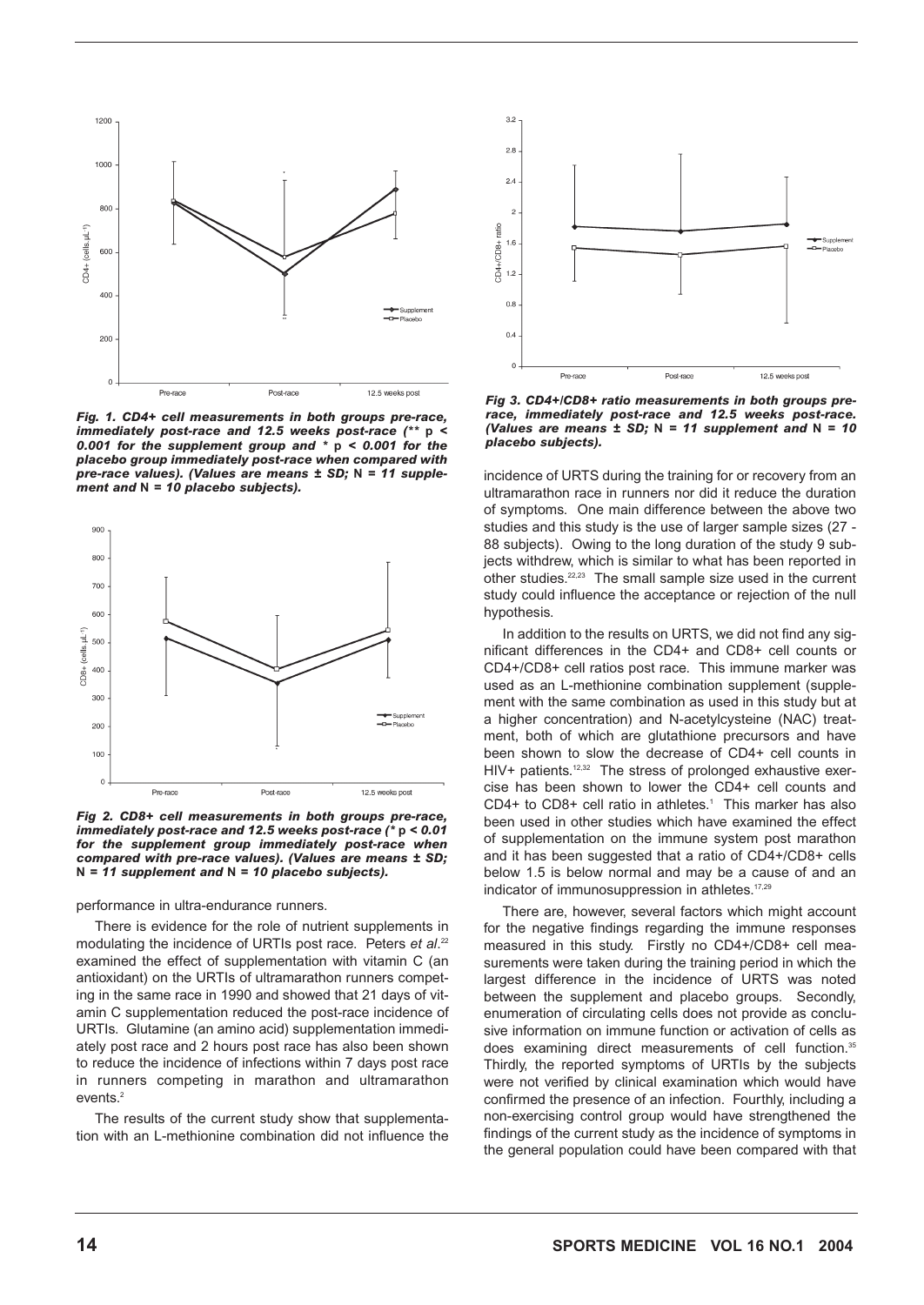found in the exercising group. Furthermore it has been suggested that the CD4+ T-cell system may be negatively affected not only by suboptimal but also by supraoptimal glutathione levels.<sup>12</sup> Therefore further investigation is needed to not only analyse the activity of the immune cells in response to L-methionine combination supplementation but also in relation to glutathione levels.

In addition to the role of antioxidant supplements in immune function, previous studies have also examined their effects on performance due to growing evidence indicating that radicals and other reactive oxygen species may contribute to muscular fatigue.<sup>24</sup> Conflicting results have been presented from these studies which may be due to agent administration, dosage and the pattern of muscular activity used to induce fatigue.

Weight *et al.*<sup>34</sup> found that 3 months of vitamin and mineral supplementation had no effect on oxygen consumption, blood lactate turnpoint, peak treadmill running speed and 15 km time trial performance in 30 well-trained runners. Time to exhaustion at 70%  $VO_{2\text{max}}$  was not reduced in 11 highly trained male triathlon athletes after 4 weeks of supplementation with vitamin E, coenzyme Q10, cytochrome C and inosine.<sup>30</sup> Reid *et al.*,<sup>25</sup> however found an improvement in muscular endurance (during low frequency stimulation) following treatment with 150 mg N-acetylcysteine (a glutathione precursor). N-acetylcysteine has been shown to increase glutathione levels in plasma and bronchoalveolar lavage fluid in humans; however its use is limited due to a number of side-effects.<sup>25</sup> In the present study no change in  $VO_{2\text{max}}$  and endurance fitness (percentage  $VO_{2\text{max}}$  at 4 mmol.<sup>-1</sup> lactate) was found after 75 days of supplementation. The finding that performance in the race (87.3 km) was unaltered by supplementation tends to confirm the laboratory findings. These findings are therefore in keeping with the majority of studies showing that long-term supplementation with antioxidant nutrients does not improve human performance.<sup>5,24,34</sup>

### **Conclusions**

In summary, although the findings of the current study do not support the use of an L-methionine combination supplement in reducing the incidence of URTS in ultramarathon runners, the positive results found with HIV+ patients does suggest that this supplement has a role to play in immune function. Future studies will need to be conducted with larger sample sizes, will need to include measures of immune function and glutathione levels, and will need to be directed at athletes who are shown to be immunosuppressed such as overtrained athletes or patients who present with specific disease states in which glutathione or its precursors are depleted.

#### **Acknowledgements**

We are grateful to the runners who participated in this study, Merc Pharmaceuticals, Biomox Pharmaceuticals and the Faculty of Health Science Medical Research Endowment Fund of the University of the Witwatersrand for financial support. We would like to thank Ungerer Laboratories for their technical assistance, Izak Smit for all his help with the statistical analysis and Professor Lucille Smith for critical advice and careful reading of the manuscript.

#### **REFERENCES**

- 1. Castell L, Newsholme E. The effects of oral glutamine supplementation on athletes after prolonged, exhaustive exercise. *Nutrition* 1997; **13:** 738-42.
- 2. Castell L, Poortmans, J, Newsholme, E. Does glutamine have a role in reducing infections in athletes? *Eur J Appl Physiol* 1996; **73:** 488-90.
- 3. Dill D, Costill, D. Calculation of percentage changes of blood, plasma and red cells in dehydration. *J Appl Physiol* 1974; **37:** 247-8.
- 4. Edington J, Thorogood M, Geekie M, Ball M, Mann J. Assessment of dietary intake using dietary records with estimated weights. *J Hum Nutr Diet* 1989; **2:** 407-14.
- 5. Goldfarb AH. Antioxidants: role of supplementation to prevent exerciseinduced oxidative stress. *Med Sci Sports Exerc* 1993; **25:** 232-6.
- 6. Gore C. *Physiological Tests for Elite Athletes.* Australian Sports Commission. Champaign, Illinois: Human Kinetics, 2000: 122-3.
- 7. Heath G, Ford E, Craven T, Macera C, Jackson K, Pate R. Exercise and the incidence of upper respiratory tract infections. *Med Sci Sports Exerc* 1991; **23:** 152-7.
- 8. Heck H, Mader A, Hess G, Mücke R, Müller R, Hollmann W. Justification of the 4-mmol/l lactate threshold. *Int J Sports Med* 1985; **6:** 117-30.
- Ho WZ, Douglas SD. Glutathione and N-acetylcysteine suppression of human immunodeficiency virus replication in human monocyte/ human immunodeficiency virus replication in human macrophages *in vitro. AIDS Res Hum Retroviruses* 1992; **8:** 1249-53.
- 10. Jacobs I. Blood lactate: implications for training and sports performance. *Sports Med* 1986; **14:** 103-8.
- 11. Kalebic T, Kinter A, Poli G, Anderson ME, Meister A, Fauci AS. Suppression of human immunodeficiency virus expression in chronically infected monocytic cells by glutathione, gluthatione ester and N-acetyl-cysteine. *Proc Natl Acad Sci USA* 1991; **88:** 986-90.
- 12. Kinscherf R, Fischbach T, Mihm S, *et al.* Effect of glutathione depletion and oral N-acetyl-cysteine treatment on CD4+ and CD8+ cells. *FASEB J* 1994; **1:** 448-51.
- 13. Leeuwenburg C, Ji L. Glutathione and glutathione ethyl ester supplementation of mice alter glutathione homeostasis during exercise. *J Nutr* 1998; **128:** 2420-6.
- 14. MacKinnon L. *Advances in Exercise Immunology*. Champaign Illinois, USA: Human Kinetics,1999: 314-5.
- 15. McArdle W, Katch F, Katch V. *Exercise Physiology*. 3rd ed. Philadelphia, USA: Lea and Febiger, 1991: 214-6.
- 16. Mudd S, Levy H, Skovby, F. Disorders of transsulfuration. In: Scriver C, Beaudst A, Sly W, Valle D, eds. *The Metabolic Basis of Inherited Disease.* 7th ed. New York: McGraw-Hill, 1995: 1279-81.
- 17. Nash L. Can exercise make us immune to disease? *The Physician and Sportsmedicine* 1986; **14:** 251-3.
- 18. Nieman D. Exercise immunology: Future directions for research related to athletes, nutrition and the elderly. *Int J Sports Med* 2000; **21:** S61-8.
- 19. Nieman D, Johanssen L, Lee J, Arabatzis K. Infectious episodes in runners before and after the Los Angeles Marathon. *J Sports Med Phys Fitness* 1990; **30:** 316-28.
- 20. Noakes T. *Lore of Running*. 3rd ed. Champaign, Illinois: Leisure Press, 1991: 23,49.
- 21. Peters E, Bateman E. Ultramarathon running and upper respiratory tract infections an epidemiological survey. *S Afr Med J* 1983; **64:** 582-4.
- 22. Peters E, Goetzsche J, Grobbelaar B, Noakes T. Vitamin C supplementation reduces the incidence of post race symptoms of upper respiratory tract infection in ultramarathon runners. *Am J Clin Nutr* 1993; **57:** 170-4.
- 23. Peters E, Anderson R, Theron A. Attenuation of increase in circulating cortisol and enhancement of the acute phase protein reponse in vitamin C-supplemented ultramarathoners. *Int J Sports Med* 2001; **22:** 120-6.
- 24. Powers S, Hamilton K. Antioxidants and exercise. *Clin Sports Med* 1999; **18:** 525-36.
- 25. Reid M, Stokic D, Koch S, Khauli F, Leiss A. N-acetylcysteine inhibits muscle fatigue in humans. *J Clin Invest* 1994; **94:** 2468-74.
- 26. Roitt I, Brostoff J, Male D. *Immunology.* 4th ed. London, Mosby, 1996: 6.1- 6.13, 8.1-8.7.
- 27. Rossouw J, Rossouw F. The effects of lactate-correlated training on running performance: A pilot study. *AJPHERD* 2000; **6:** 38-47.
- 28. Rowbottom D, Green K. Acute exercise effects on the immune system. *Med Sci Sports Exerc* 2000; **32:** S396-S405.
- 29. Shephard R, Verde T, Thomas S, Shek P. Physical activity and the immune system . *Can J Sports Sci* 1991; **16:** 163.
- 30. Snider I, Bazzarre T, Murdoch S, Goldfarb A. Effects of coenzyme athletic performance system as an ergogenic aid on endurance performance to exhaustion. *Int J Sport Nutr* 1992; **2:** 272-86.
- 31. Stolzenberg-Solomon R, Miller E, Maguire M, Selhub J, Appel L. Association of dietary protein intake and coffee consumption with serum homocysteine concentrations in an older population. *Am J Clin Nutr* 1999; **69:** 467-75.